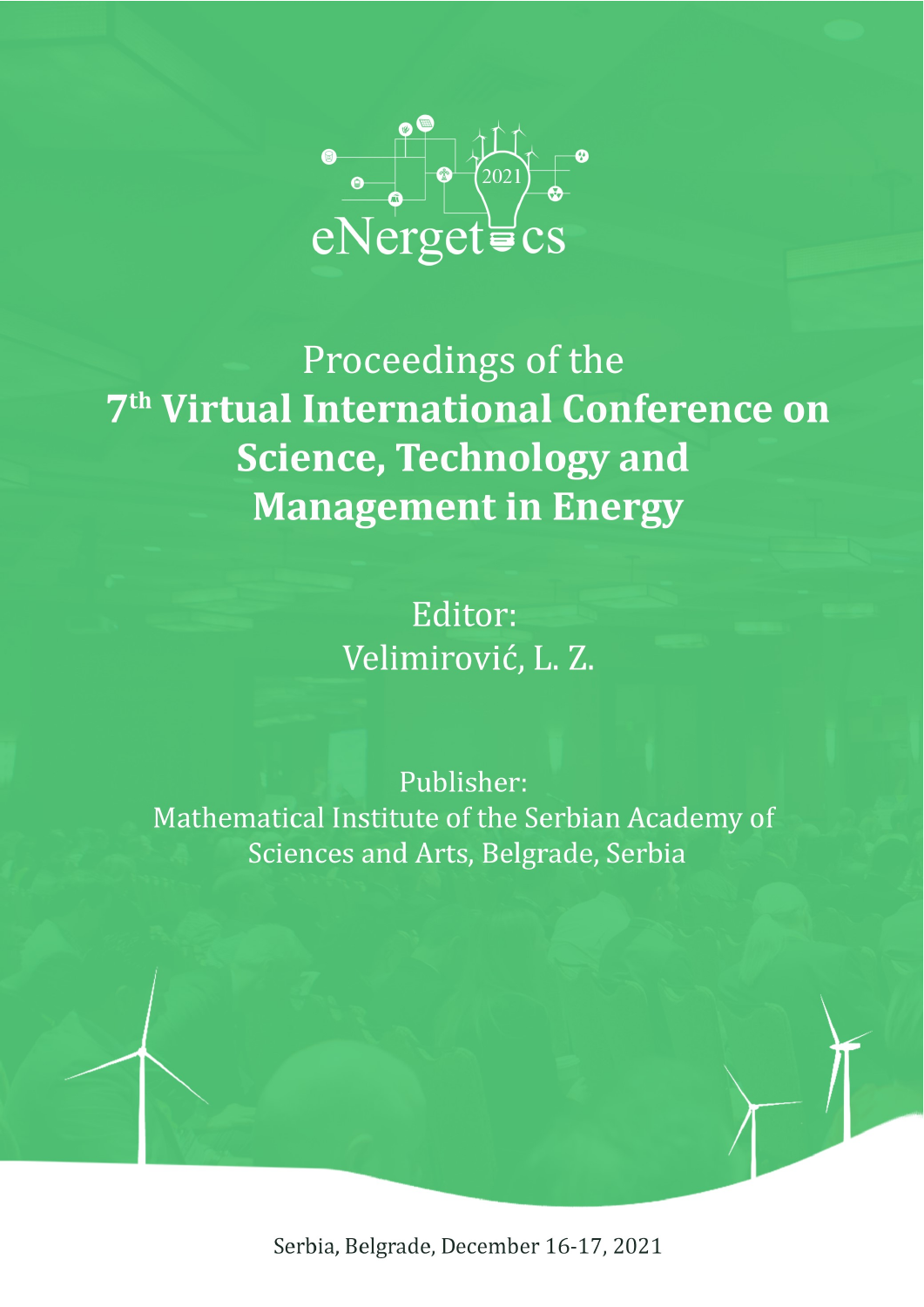# **Influence of Case Materials on Smartphone Temperatures in Multitasking Operation Modes**

Chibuzor Ndubisi<sup>1</sup>, Howard O. Njoku<sup>2</sup>

<sup>1,2</sup>Sustainable Energy Engineering Research Group, Department of Mechanical Engineering, University of Nigeria, Nsukka 410001, Nigeria, chibuzor.ndubisi.197845@unn.edu.ng1

<sup>2</sup>Department of Mechanical Engineering Science, FEBE, University of Johannesburg, Johannesburg 2006, South Africa, howard.njoku@unn.edu.ng

*Abstract***—The capacity of smartphones to execute demanding tasks has improved with advancements in electronic technology, and their user experience has increasingly been shaped by the development of new materials and designs. Moreover, as smartphone prowess and adoption increases, users are more likely to protect their devices from damage using smartphone cases. But smartphones still face the challenge of optimal thermal management. To provide more insight into the problem, then, this work examines the effects of various case materials on smartphones performing multiple tasks simultaneously. The experiments were conducted on two identical smartphones, with one encased (test phone) and the other not encased (control phone). Three sets of tasks—single task set, double task set, and triple task set—were run in order to investigate the impact of the number of tasks on smartphone temperature. The case materials utilized for the study were carbon fiber, silicone, and plastic. The phones' surface temperatures were obtained using an infrared camera, and their battery and processor temperatures were retrieved through their inbuilt thermal sensors. The experiments revealed a significant difference between the use of smartphones with and without cases, and the differences in thermal profiles based on the smartphone case material. The test phones recorded higher temperatures than the control phones, and the plastic case was found to cause the highest smartphone internal temperatures of all three cases. Also, the results indicated a positive correlation between the increase in phone temperatures and the number of tasks being run at the same time.** 

**Keywords –** casings, materials, multitasking, smartphone, temperature.

## I. INTRODUCTION

Today, smartphones are more versatile than ever before in history. They have become a significant dimension of human life and a mark of  $21<sup>st</sup>$  century existence. Among other things, the increased attention to the smartphone industry has resulted in rapid innovations in<br>smartphone technology—including and technology—including and especially in the areas of processing power, materials engineering, and software. Simultaneously, smartphones have become more compact and portable, and they have enjoyed<br>enhancements in design for optimum enhancements in user experience.

However, these improvements have been sustained at the cost of other smartphone engineering considerations, resulting in challenges that must be addressed. Among these considerations is the issue of heat generation and transfer in smartphones. This thermal challenge has two major negative effects: first, smartphone<br>internal components deteriorate as they components deteriorate as experience repeated fluctuations in temperature; second, the high temperatures diminish the user comfort. Reference [1] notes that heat generation and dissipation are the cause of a significant fraction of smartphone failures.

As smartphone thermal management becomes a major subject of scientific inquiry, it must also be noted that phones generate heat, in the first place, due to the tasks run by their users. Because smartphones are now able to run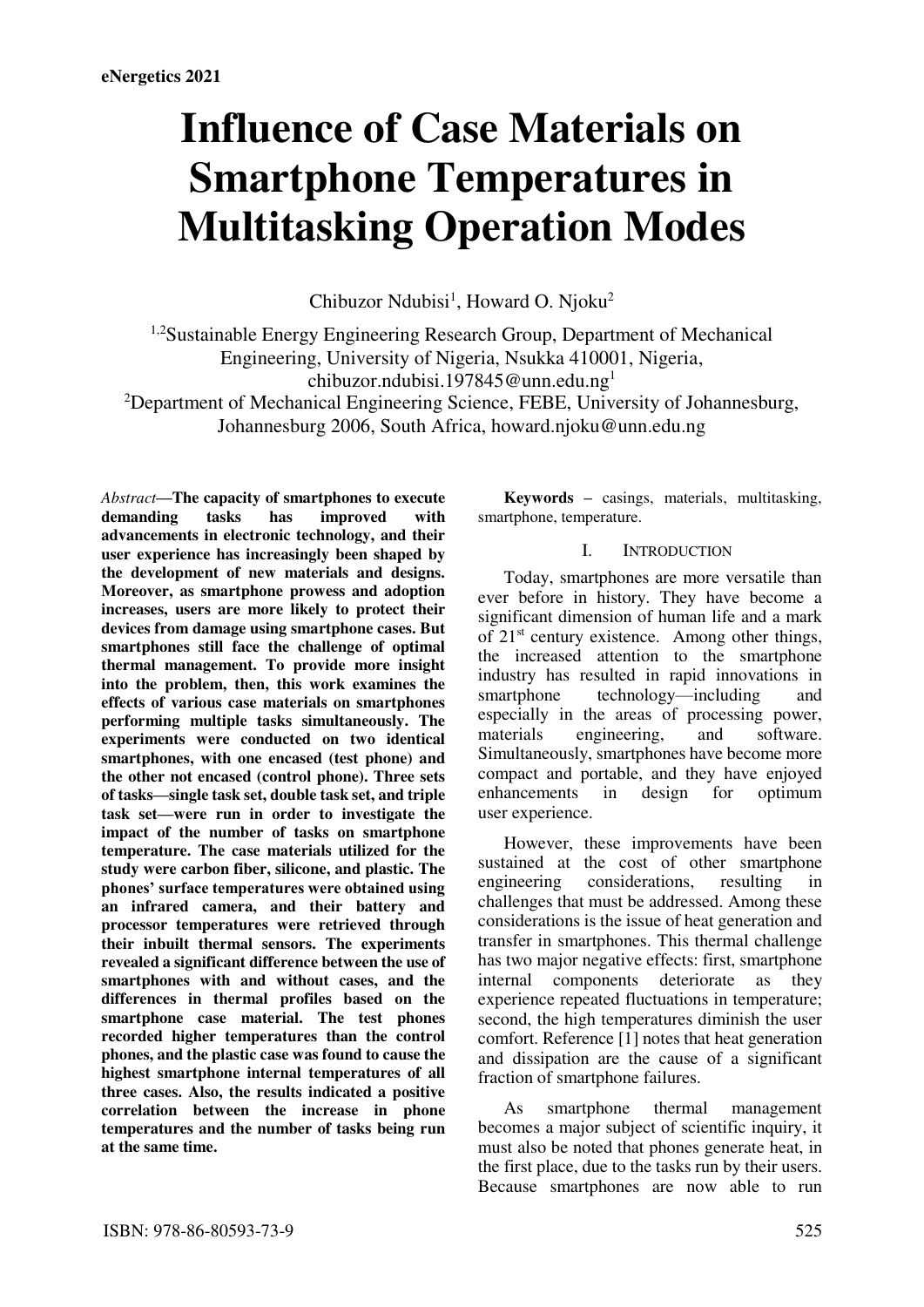multiple applications at once, and because different applications impact phone processors at different levels, it is necessary to provide research results on this area of heat generation that is user-based. In addition, as smartphone cases have become a notable accessory, and since these cases are produced with materials of varying thermal properties, their influence on<br>smartphone thermal behavior is also smartphone thermal behavior is also worth investigating.

This work thus aims to evaluate the impact of<br>tain case materials on smartphone certain case materials on smartphone temperatures while running more than one task simultaneously. The work entails an analysis of smartphone surface temperatures based on infrared thermal images, a comparison of the processor and battery temperatures of encased and non-encased smartphones, and a comparison of the effects of smartphone case materials on the internal temperatures of encased smartphones.

# II. THERMAL BEHAVIOUR IN MOBILE **PHONES**

# *A. Smartphone Heat Generation and Transfer*

Within a conventional mobile phone, the major sources of heat are the electronic chips mounted on the printed circuit boards including transistors, integrated circuits, and resistors—and the phone's battery [2]. Each of these internal components possesses its own thermal conductivity, electrical resistivity, and specific heat capacity among other properties. The electric current flowing through the components when a smartphone is in use is met with resistance, which results in the most basic form of smartphone heat generation as given by (1):

$$
P = I^2 R \tag{1}
$$

where  $P$  is the heat generated,  $I$  is the electric current, and *R* is the resistance to the flow of current. As (2) shows, this generated heat is proportional to the temperature increase in the components:

$$
P = mc\Delta t \quad , \tag{2}
$$

where *<sup>m</sup>* is the mass of the component, *c* is the specific heat capacity, and  $\Delta t$  is the magnitude of temperature increase.

Furthermore, the battery emits its own heat as it discharges during use. Reference [3] carried out experiments on lithium-ion batteries and found that they generate heat due to battery resistance—known as "ohmic heat"—and due to entropy change. Mathematically, this heat generation is represented in (3):

$$
P_{bat} = P_{bat,r} + P_{bat,s} =
$$
  

$$
= I_{bat} (t)^{2} \cdot r_{int} - T_{bat} I_{bat} (t) \frac{\partial V^{OC}}{\partial T} , \qquad (3)
$$

where  $P_{\textit{bat}}$  is the heat generated by the battery,  $P_{bat,r}$  is the ohmic heat,  $P_{bat,s}$  is the heat due to entropy change,  $I_{bat}(t)$  is the battery discharge current at time  $t, r_{int}$  is the internal resistance of the battery,  $T_{bat}$  is battery temperature at *t*, and  $V^{OC}$  is the battery open-circuit voltage. The temperature increase due to this heat generation makes it more difficult to maintain a safe operational temperature range for the smartphone internal components, causing them to deteriorate faster. Also, the heat generated might increase the smartphone surface temperature above the healthy threshold of 45°C [4], reducing user comfort in the process, and exposing the user to harmful infrared radiation [5].

In considering the mode of heat transfer from the internal components out of the phone, [2] developed a model based on the electrical analogy of heat transfer. This model specifies a bidirectional pattern of heat transfer, one through the back cover of the smartphone to the surroundings, and another through the smartphone display. Heat travels by conduction within the smartphone and by natural convection from the smartphone surface to the surroundings.

# *B. Smartphone Thermal Management and Multitasking*

Numerous attempts have been made to deepen the understanding of and improve smartphone thermal management. With a focus on determining the relationship between device sizes and heat dissipation, [6] developed a parametric model for heat transfer in handheld electronic devices and applied finite element analysis in understanding heat transfer by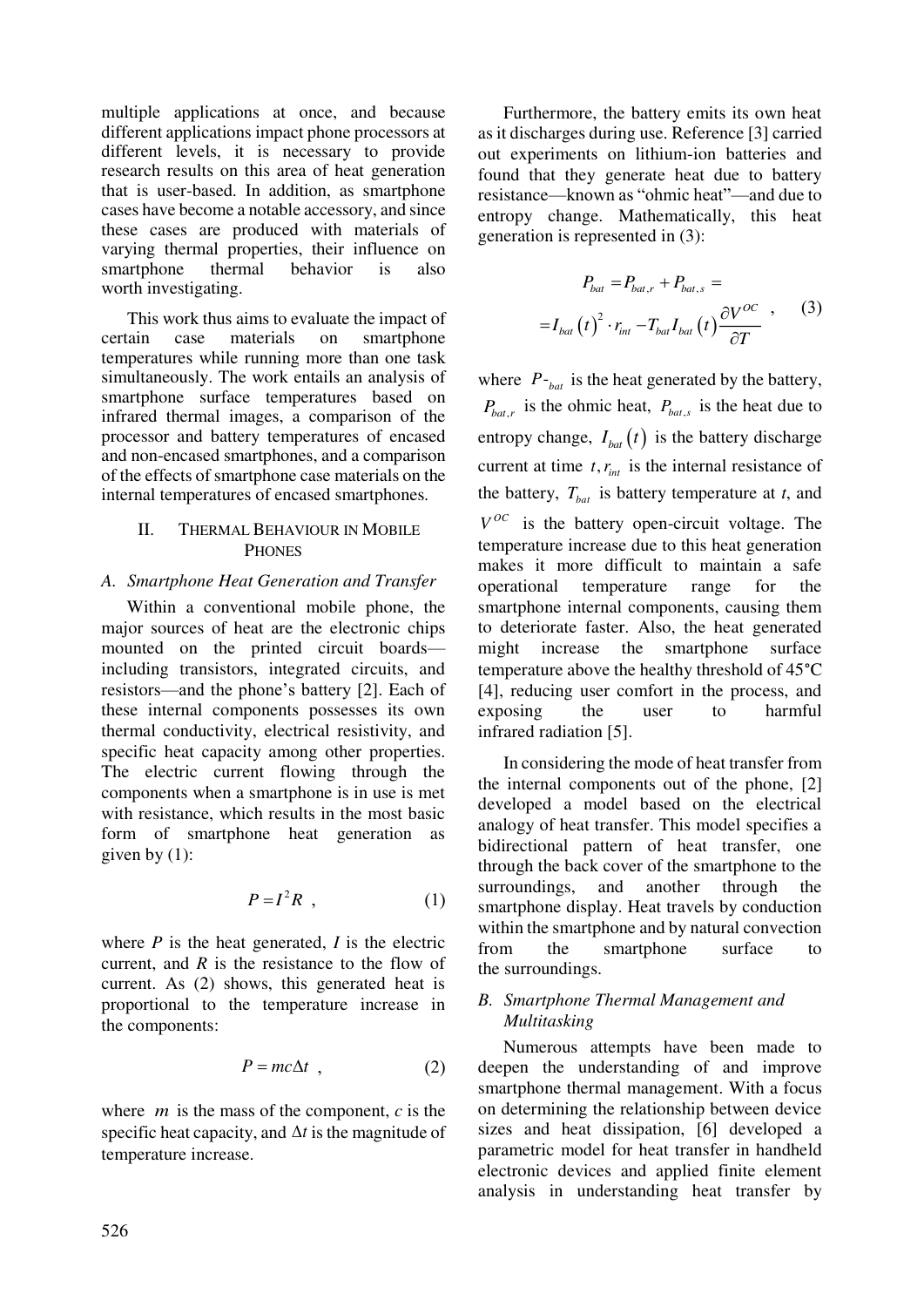conduction, convection, and radiation. Reference [7] analyzed the energy usage and power consumption in a smartphone and developed a model to estimate the battery life span for varying usage patterns. In addition, [8] performed a detailed thermal analysis for smartphone and tablet systems.

In an attempt to improve heat transfer, [9] integrated a cooling fan into a mobile phone and reported a 60% increase in heat dissipation at a fixed surface temperature. Despite this success, the use of active fans has not been adopted for smartphones, as it would eliminate the advantage of portability. Also, [10] experimented with phase change materials materials that change phase at constant temperature while absorbing heat—and noted that they would be highly instrumental in thermal management by creating a delay in temperature rise.

A discussion on thermal management would be incomplete without pointing to the effects of multitasking on smartphone performance. When apps are run on a smartphone, more space is occupied in the phone's Random-Access Memory (RAM). This increases the heat generation, as the phone's internal components struggle to maintain high performance. It should be noted that this effect is dependent on the demands of the application itself; for instance, large online games that utilize the phone's Graphic Processing Unit (GPU) in addition to other components would cause more heat generation than a calculator app.

# III. METHODOLOGY

As shown in Fig. 1, the experiments were conducted in a wooden test chamber, having a glass door and laced internally with aluminum foil to prevent thermal interaction with the



surroundings. Placed in the chamber were two identical smartphones, with one encased (test phone) and the other not encased (control phone). An infrared thermal imaging camera was placed at a distance from the smartphones and captured the images through a peephole.

Three smartphone cases of different materials—carbon fiber, silicone, and plastic were used in the experiments. To investigate the effect of the number of running tasks on smartphone temperature, the study involved three sets of tasks: the single task set, the double task set, and the triple task set. Each test was run for 30 minutes, and the infrared camera was utilized in capturing thermal images at the start and end of each test. Also, by connecting with their inbuilt thermal sensors, the CPU Monitor application was used to record the phones' battery and processor temperature variations. To improve the accuracy of the study, the phones' batteries were charged before the experiments and all other background tasks were disabled.

The apps to be run were determined through a survey on the most frequently used apps by people in the local community, and the possibility of using these apps at the same time. The experiments were thus based on the following tasks: the single task set involved **offline music playing** (Muzio Player); the double task set involved **social media**  (Instagram) and **video calls** (Google Duo); and the triple task set involved **social media**  (Instagram), Chrome), and **video streaming** (YouTube).

# IV. RESULTS AND DISCUSSIONS

## *A. Smartphone Infrared Thermal Images*

The thermograms obtained from the tests are shown in Figs. 2-10. Figs. 2-4 illustrate the smartphone surface thermal profiles for the single task set while switching between the case materials. Figs. 5-7 show the same for the double task set, and Figs 8-10 are the images obtained during the triple task sets.

In each thermal image, the test phone is seen on the left and the control phone on the right. Heat is represented by a spectrum of colors from black to white, with black being the coolest and white the hottest. The thermal images indicate a slight increase in surface temperature after each experiment, with the major heat zones located at the top and bottom of the smartphone. These Figure 1. Experimental setup. **Figure 1. Experimental setup. Figure 1. Experimental setup. Figure 1. Experimental setup.**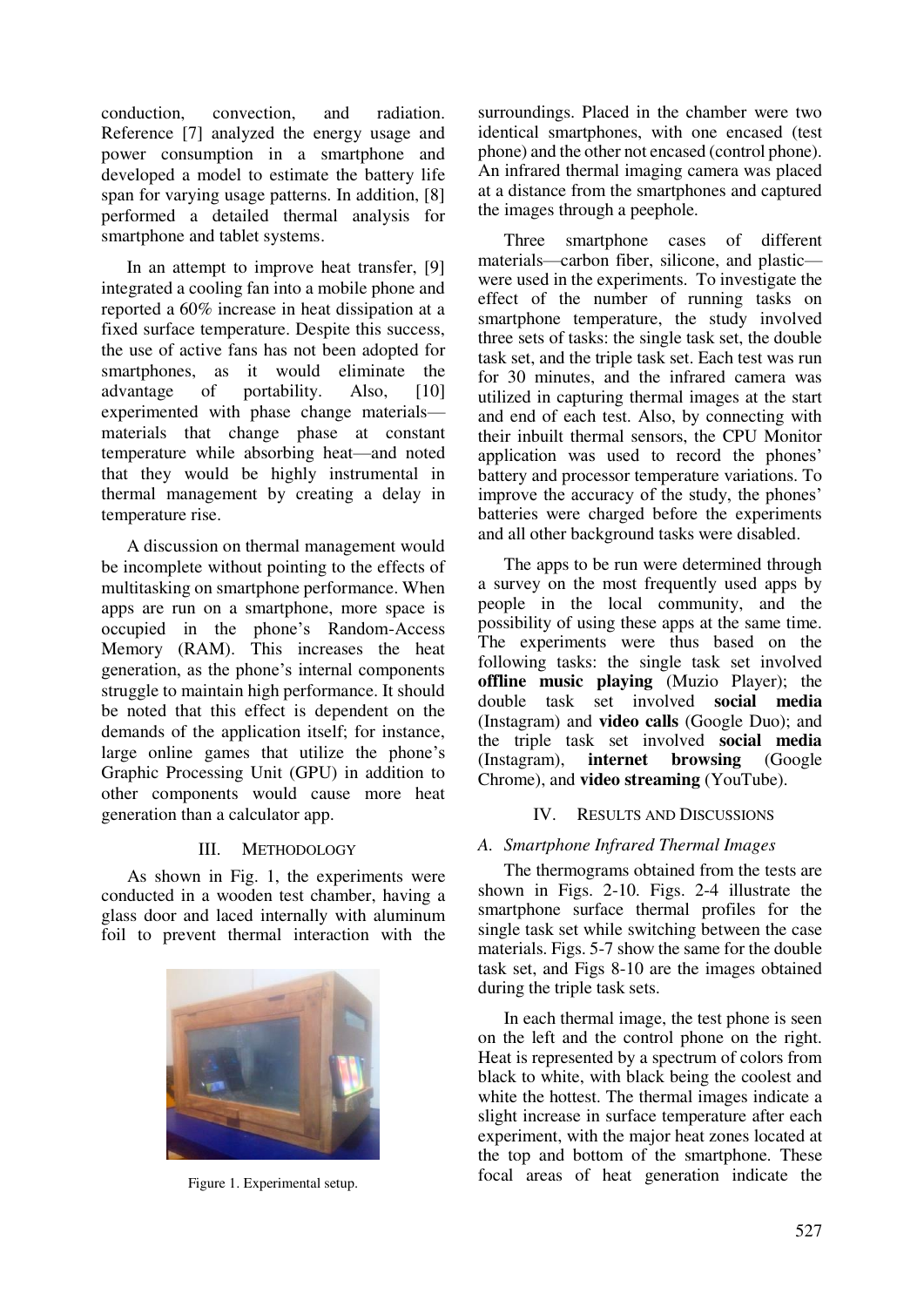

(b) 30 minutes

Figure 2. Single task set – thermograms with silicone case.



Figure 3. Single task set – thermograms with plastic case.



Figure 4. Single task set – thermograms with carbon fiber -case.

location of the internal components responsible for generating the most heat.

#### *B. Smartphone Internal Temperatures*

Figs 11-13 plot the temperature variations in the batteries and processors of the test and control phones for each set of tasks. In all cases, the test processor recorded the highest





(b) 30 minutes

Figure 5. Double task set – thermograms with plastic case.





Figure 6. Double task set – thermograms with silicone case.



(b) 30 minutes

Figure 7. Double task set – thermograms with silicone case.

temperatures, and the plastic case resulted in the peak test processor temperatures. For the single task set (Fig. 11), the test processor reached a maximum of 38°C in 12 minutes of running the task, after which it fluctuated between 37°C and 38°C. In the double task set (Fig. 12), a maximum temperature of 41°C was recorded from the test processor, and the test phone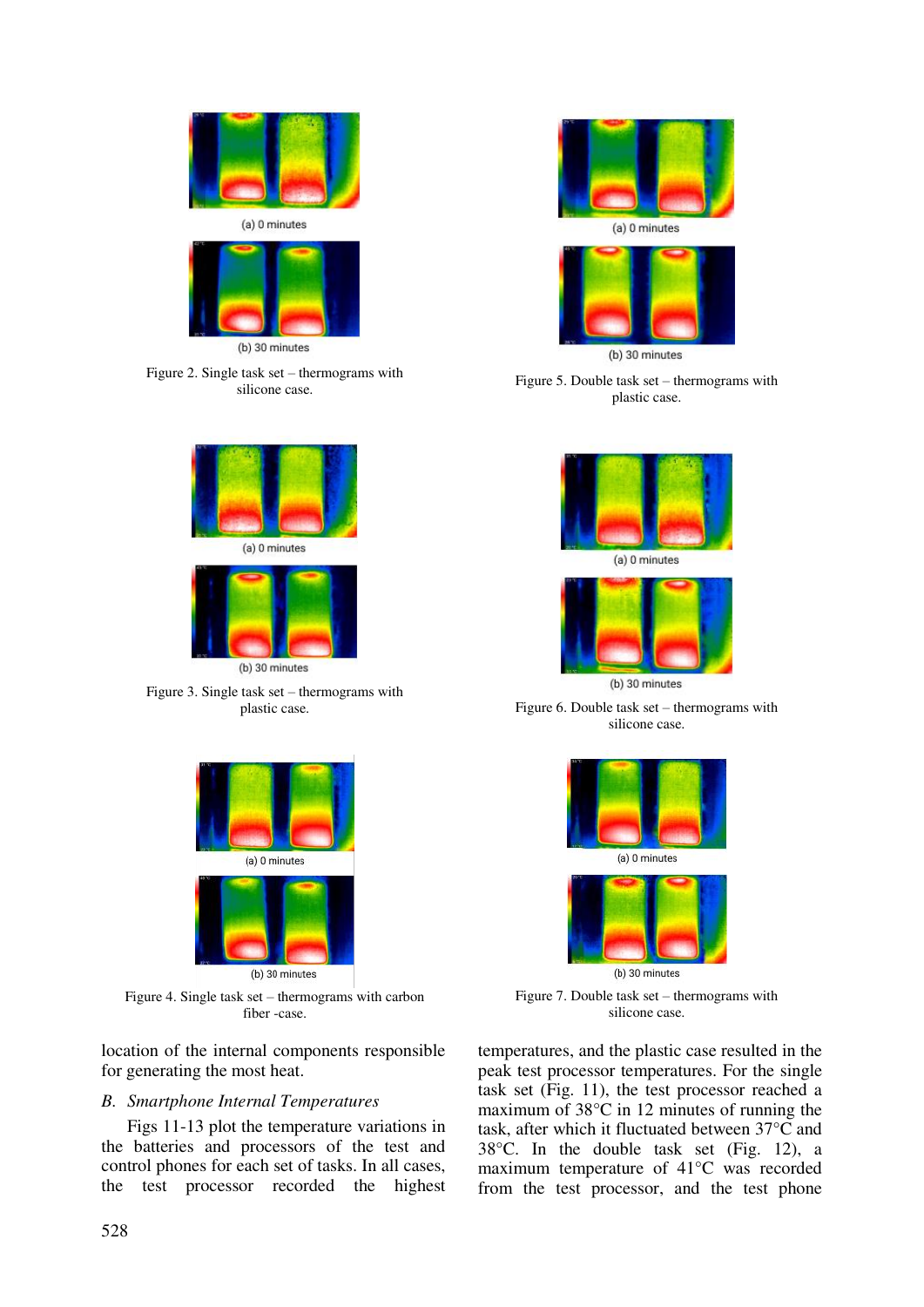

Figure 8. Triple task set – thermograms with plastic case.



Figure 9. Triple task set – thermograms with silicone case.



Figure 10. Triple task set – thermograms with carbon fiber case.

reached this temperature while using both the plastic and carbon fiber case. In the triple task set (Fig. 13), the test processor reached the peak temperature of 46°C while encased in a plastic case; both the carbon fiber and silicone cases gave a maximum temperature of 42°C.

The graphs of temperature variation also point to the significant differences in temperature between the encased and non-encased phones. In the single task set of experiments, the control battery remained at  $30^{\circ}$ C while the test battery



Figure 11. Single task set – internal temperature variations.



Figure 12. Double task set – internal temperature variations.



Figure 13. Triple task set – internal temperature variations.

increased to 34°C with the silicone case and 35°C with the plastic case. In the double task set, the control battery reached a maximum temperature of 34°C, while the test battery increased to 35°C for the carbon fiber case, 37°C for the silicone case, and 40°C for the plastic case. And in the triple task set, the control battery recorded a maximum temperature of 36°C while the test battery reached  $39^{\circ}$ C for the carbon fiber and silicone cases, and 41°C for the plastic case.